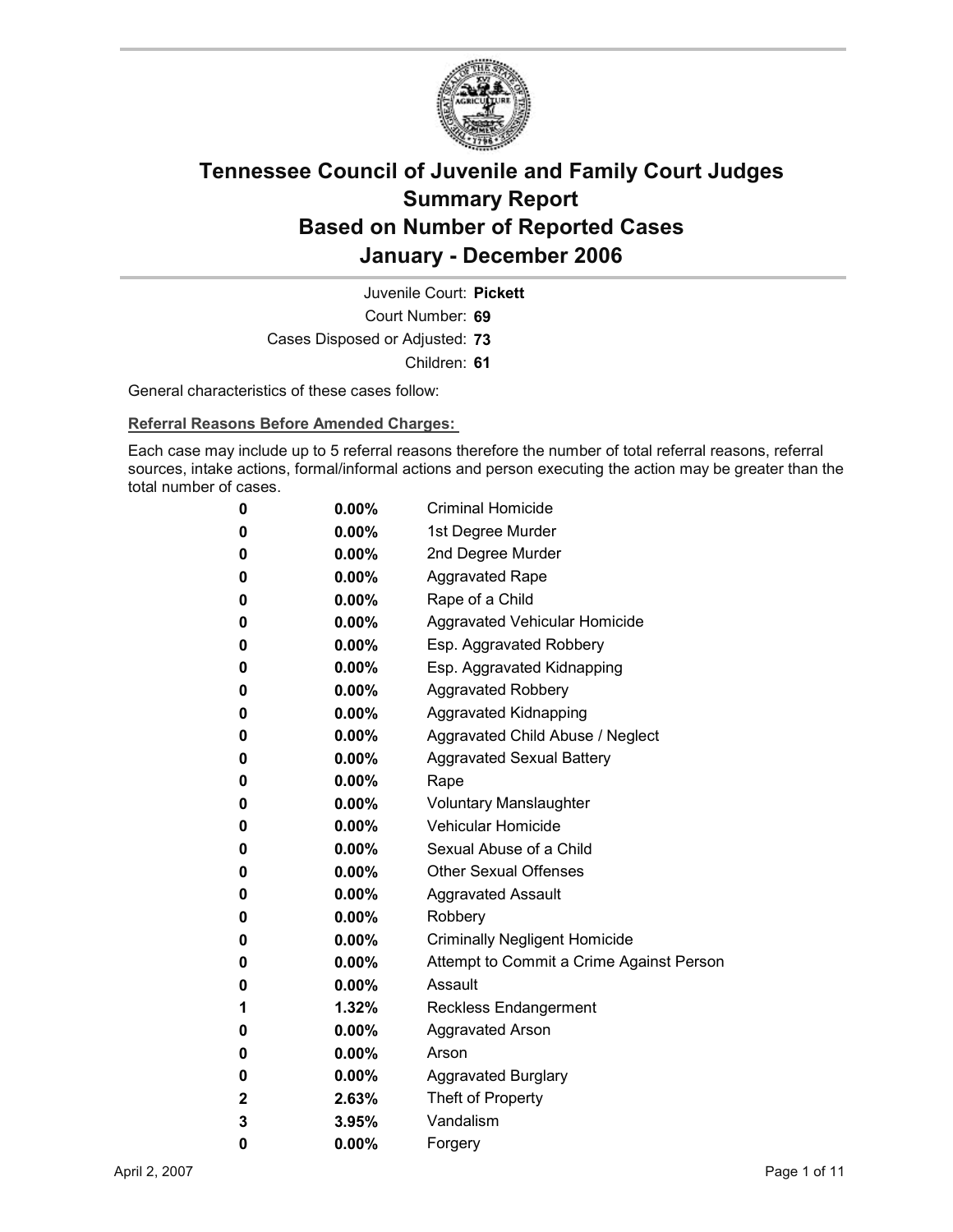

Juvenile Court: **Pickett**

Court Number: **69**

Cases Disposed or Adjusted: **73**

Children: **61**

#### **Referral Reasons Before Amended Charges:**

Each case may include up to 5 referral reasons therefore the number of total referral reasons, referral sources, intake actions, formal/informal actions and person executing the action may be greater than the total number of cases.

| 0  | 0.00%    | <b>Worthless Checks</b>                                     |
|----|----------|-------------------------------------------------------------|
| 0  | 0.00%    | Illegal Possession / Fraudulent Use of Credit / Debit Cards |
| 0  | 0.00%    | <b>Burglary</b>                                             |
| 0  | $0.00\%$ | Unauthorized Use of a Vehicle                               |
| 0  | $0.00\%$ | <b>Cruelty to Animals</b>                                   |
| 0  | $0.00\%$ | Sale of Controlled Substances                               |
| 0  | $0.00\%$ | <b>Other Drug Offenses</b>                                  |
| 4  | 5.26%    | Possession of Controlled Substances                         |
| 0  | 0.00%    | <b>Criminal Attempt</b>                                     |
| 0  | $0.00\%$ | Carrying Weapons on School Property                         |
| 0  | $0.00\%$ | Unlawful Carrying / Possession of a Weapon                  |
| 0  | 0.00%    | <b>Evading Arrest</b>                                       |
| 0  | $0.00\%$ | Escape                                                      |
| 0  | $0.00\%$ | Driving Under Influence (DUI)                               |
| 19 | 25.00%   | Possession / Consumption of Alcohol                         |
| 0  | $0.00\%$ | Resisting Stop, Frisk, Halt, Arrest or Search               |
| 0  | $0.00\%$ | <b>Aggravated Criminal Trespass</b>                         |
| 0  | $0.00\%$ | Harassment                                                  |
| 0  | $0.00\%$ | Failure to Appear                                           |
| 0  | $0.00\%$ | Filing a False Police Report                                |
| 0  | 0.00%    | Criminal Impersonation                                      |
| 0  | $0.00\%$ | <b>Disorderly Conduct</b>                                   |
| 0  | 0.00%    | <b>Criminal Trespass</b>                                    |
| 0  | $0.00\%$ | <b>Public Intoxication</b>                                  |
| 0  | $0.00\%$ | Gambling                                                    |
| 4  | 5.26%    | <b>Traffic</b>                                              |
| 0  | $0.00\%$ | <b>Local Ordinances</b>                                     |
| 0  | $0.00\%$ | Violation of Wildlife Regulations                           |
| 0  | $0.00\%$ | Contempt of Court                                           |
| 1  | 1.32%    | <b>Violation of Probation</b>                               |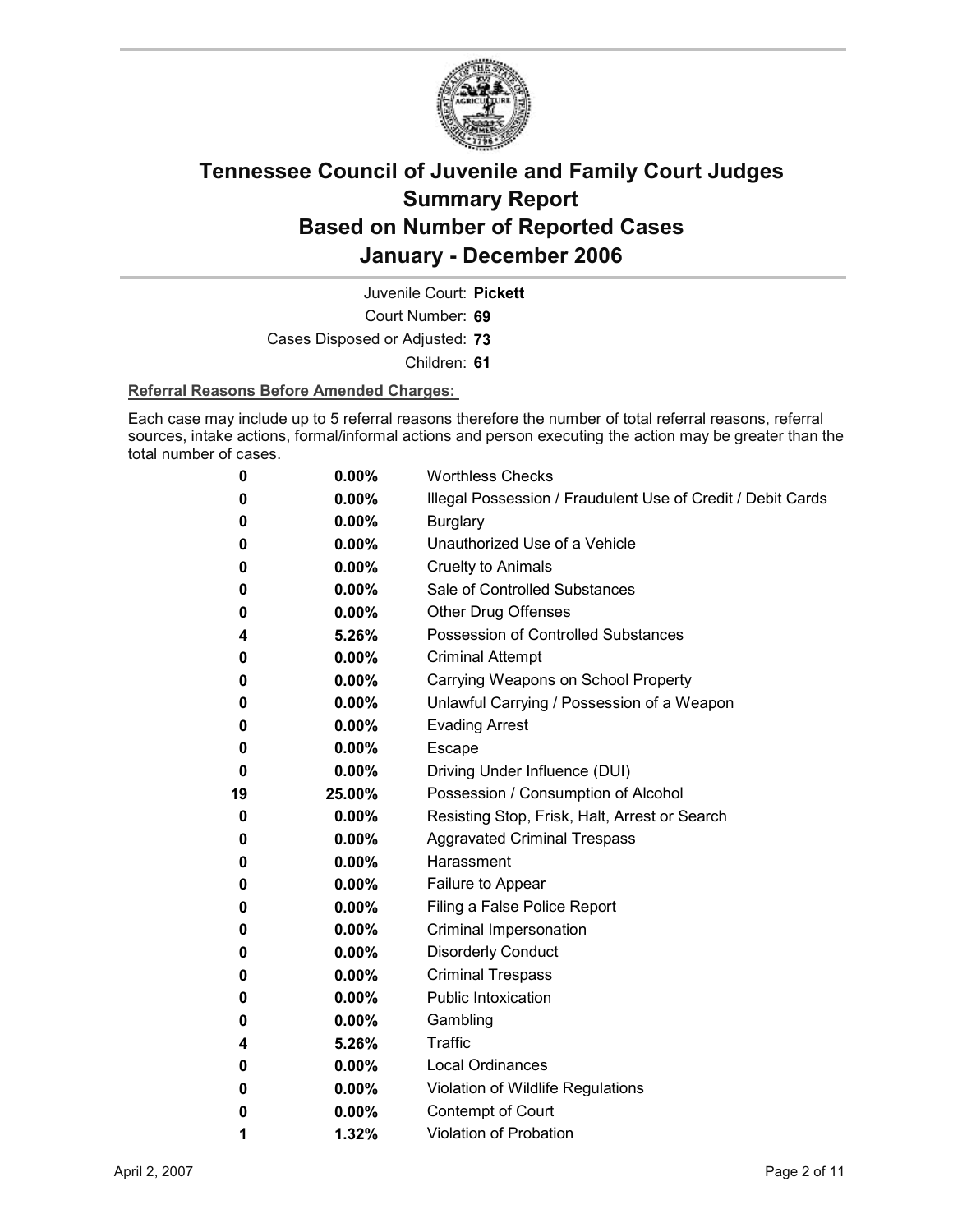

Court Number: **69** Juvenile Court: **Pickett**

Cases Disposed or Adjusted: **73**

Children: **61**

#### **Referral Reasons Before Amended Charges:**

Each case may include up to 5 referral reasons therefore the number of total referral reasons, referral sources, intake actions, formal/informal actions and person executing the action may be greater than the total number of cases.

| 76                      | 100.00%  | <b>Total Referrals</b>                 |
|-------------------------|----------|----------------------------------------|
| 0                       | 0.00%    | Other                                  |
| 0                       | 0.00%    | <b>Consent to Marry</b>                |
| 0                       | 0.00%    | <b>Request for Medical Treatment</b>   |
| 4                       | 5.26%    | <b>Child Support</b>                   |
| 1                       | 1.32%    | Paternity / Legitimation               |
| 0                       | $0.00\%$ | Visitation                             |
| 0                       | 0.00%    | Custody                                |
| 0                       | $0.00\%$ | <b>Foster Care Review</b>              |
| 0                       | 0.00%    | <b>Administrative Review</b>           |
| 0                       | 0.00%    | <b>Judicial Review</b>                 |
| 0                       | 0.00%    | Violation of Informal Adjustment       |
| 0                       | 0.00%    | <b>Violation of Pretrial Diversion</b> |
| $\overline{\mathbf{2}}$ | 2.63%    | <b>Termination of Parental Rights</b>  |
| 20                      | 26.32%   | Dependency / Neglect                   |
| 0                       | $0.00\%$ | <b>Physically Abused Child</b>         |
| 0                       | 0.00%    | Sexually Abused Child                  |
| 0                       | 0.00%    | Violation of Curfew                    |
| 0                       | 0.00%    | Violation of a Valid Court Order       |
| 4                       | 5.26%    | Possession of Tobacco Products         |
| 0                       | 0.00%    | Out-of-State Runaway                   |
| 1                       | 1.32%    | In-State Runaway                       |
| 8                       | 10.53%   | Truancy                                |
| 2                       | 2.63%    | <b>Unruly Behavior</b>                 |
| 0                       | 0.00%    | Violation of Aftercare                 |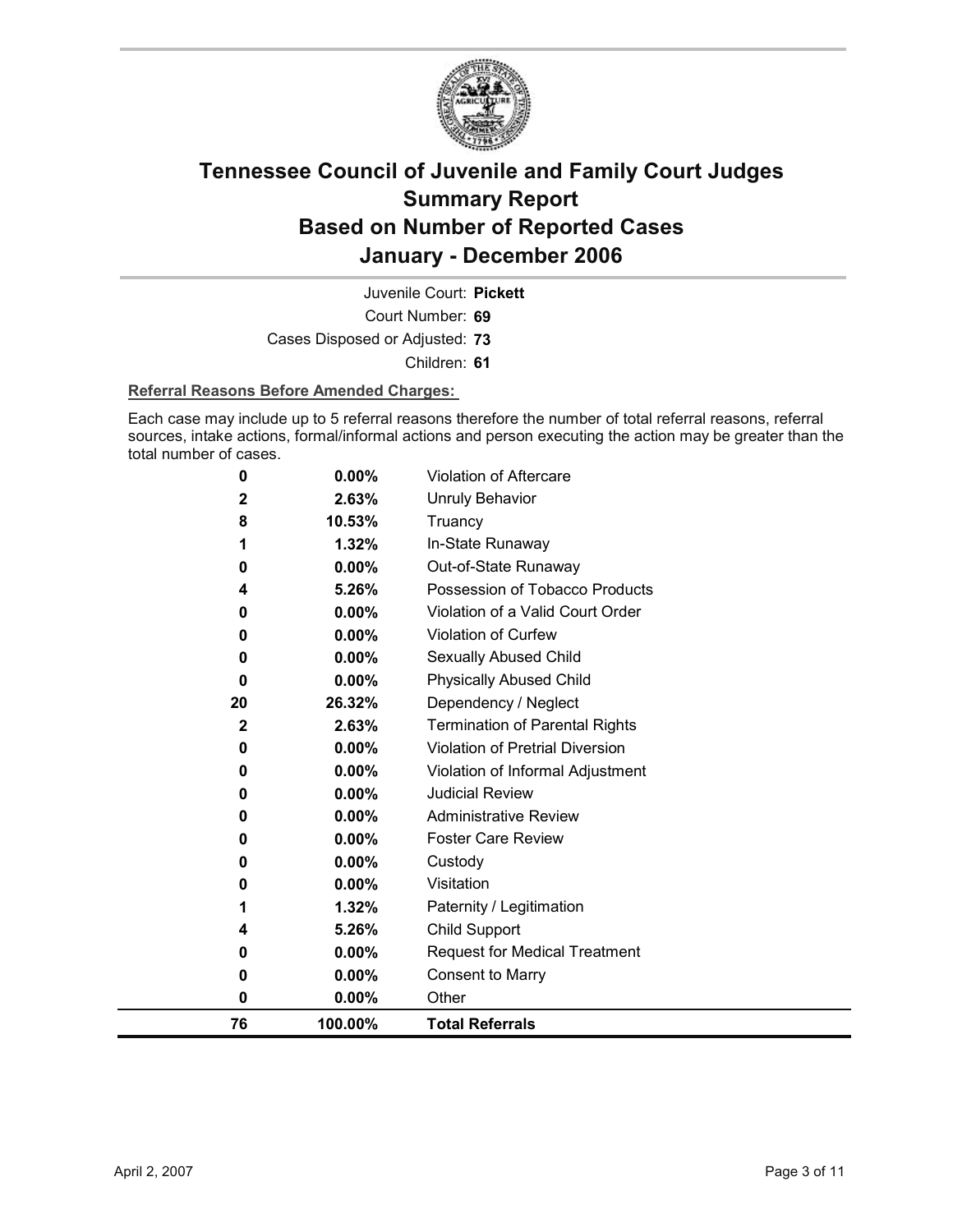

| 76                             | 100.00%          | <b>Total Referral Sources</b>     |  |  |
|--------------------------------|------------------|-----------------------------------|--|--|
| 0                              | 0.00%            | Other                             |  |  |
| 0                              | 0.00%            | Unknown                           |  |  |
| 0                              | $0.00\%$         | Hospital                          |  |  |
| 1                              | 1.32%            | Child & Parent                    |  |  |
| 4                              | 5.26%            | Victim                            |  |  |
| 1                              | 1.32%            | <b>Other Court</b>                |  |  |
| 0                              | 0.00%            | Social Agency                     |  |  |
| 0                              | 0.00%            | <b>Court Staff</b>                |  |  |
| $\mathbf 2$                    | 2.63%            | <b>District Attorney's Office</b> |  |  |
| 0                              | 0.00%            | <b>Other State Department</b>     |  |  |
| 25                             | 32.89%           | <b>DCS</b>                        |  |  |
| $\bf{0}$                       | 0.00%            | <b>CSA</b>                        |  |  |
| 17                             | 22.37%           | School                            |  |  |
| 0                              | 0.00%            | Self                              |  |  |
| 0                              | 0.00%            | Relatives                         |  |  |
| 4                              | 5.26%            | Parents                           |  |  |
| 22                             | 28.95%           | Law Enforcement                   |  |  |
| <b>Referral Sources: 1</b>     |                  |                                   |  |  |
|                                |                  | Children: 61                      |  |  |
| Cases Disposed or Adjusted: 73 |                  |                                   |  |  |
|                                |                  |                                   |  |  |
|                                | Court Number: 69 |                                   |  |  |
| Juvenile Court: Pickett        |                  |                                   |  |  |

### **Age of Child at Referral: 2**

| 61           | 100.00%  | <b>Total Child Count</b> |  |
|--------------|----------|--------------------------|--|
| 0            | $0.00\%$ | Unknown / Not Reported   |  |
| $\mathbf{2}$ | 3.28%    | Ages 19 and Over         |  |
| 15           | 24.59%   | Ages 17 through 18       |  |
| 20           | 32.79%   | Ages 15 through 16       |  |
| 7            | 11.48%   | Ages 13 through 14       |  |
| $\mathbf{2}$ | 3.28%    | Ages 11 through 12       |  |
| 15           | 24.59%   | Ages 10 and Under        |  |
|              |          |                          |  |

 $1$  If different than number of Referral Reasons (76), verify accuracy of your court's data.

<sup>2</sup> One child could be counted in multiple categories, verify accuracy of your court's data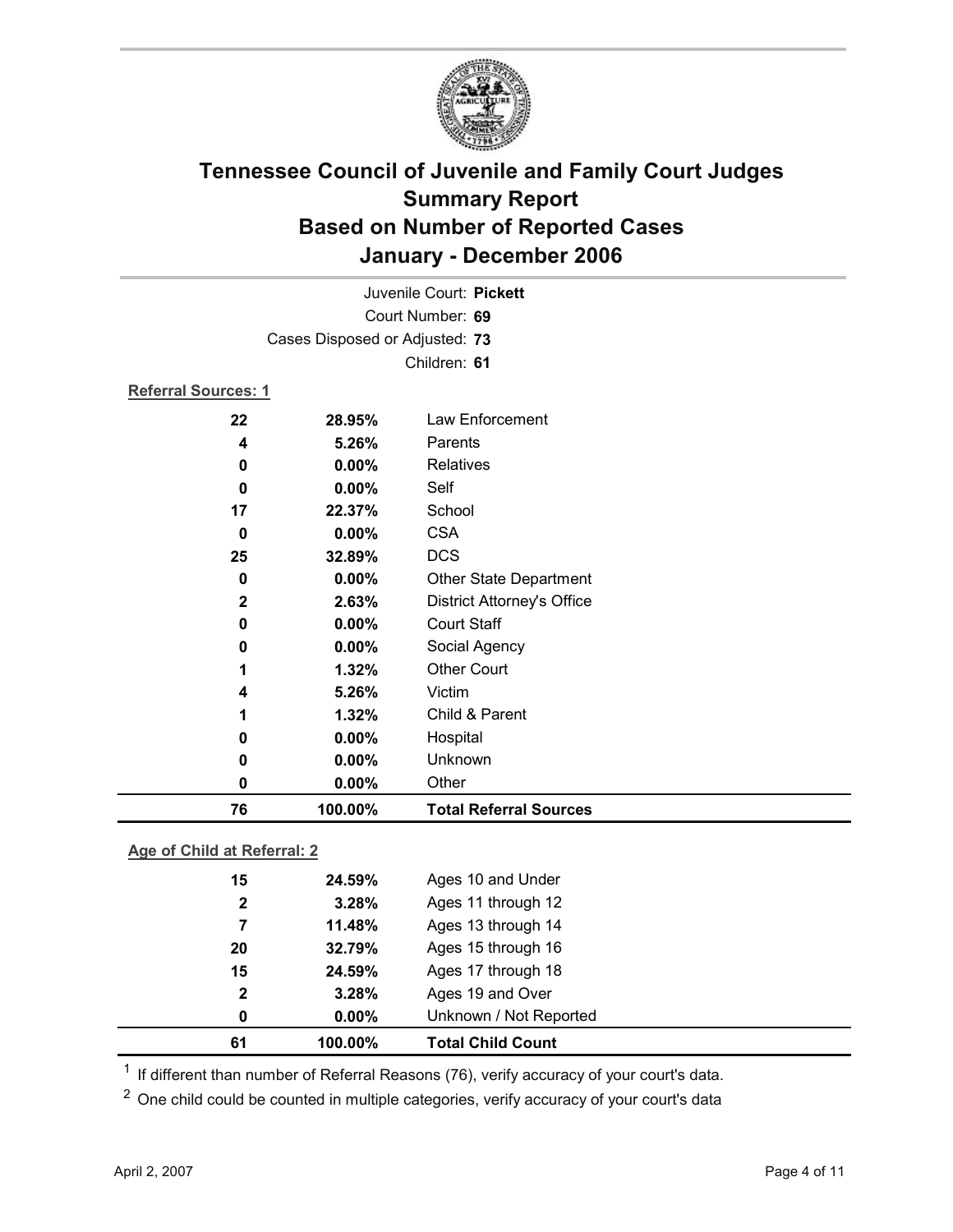

| Juvenile Court: Pickett                 |         |                          |  |
|-----------------------------------------|---------|--------------------------|--|
| Court Number: 69                        |         |                          |  |
| Cases Disposed or Adjusted: 73          |         |                          |  |
|                                         |         | Children: 61             |  |
| Sex of Child: 1                         |         |                          |  |
| 41                                      | 67.21%  | Male                     |  |
| 20                                      | 32.79%  | Female                   |  |
| $\mathbf 0$                             | 0.00%   | Unknown                  |  |
| 61                                      | 100.00% | <b>Total Child Count</b> |  |
| Race of Child: 1                        |         |                          |  |
| 60                                      | 98.36%  | White                    |  |
| 1                                       | 1.64%   | African American         |  |
| 0.00%<br>$\mathbf 0$<br>0.00%<br>0      |         | Native American          |  |
|                                         |         | Asian                    |  |
| $\mathbf 0$                             | 0.00%   | Mixed                    |  |
| 0                                       | 0.00%   | Unknown                  |  |
| 61                                      | 100.00% | <b>Total Child Count</b> |  |
| <b>Hispanic Origin: 1</b>               |         |                          |  |
| $\mathbf 0$                             | 0.00%   | Yes                      |  |
| 61                                      | 100.00% | <b>No</b>                |  |
| $\mathbf 0$                             | 0.00%   | Unknown                  |  |
| 61                                      | 100.00% | <b>Total Child Count</b> |  |
| <b>School Enrollment of Children: 1</b> |         |                          |  |
| 53                                      | 86.89%  | Yes                      |  |
| 8                                       | 13.11%  | No                       |  |
| $\mathbf 0$                             | 0.00%   | Unknown                  |  |
| 61                                      | 100.00% | <b>Total Child Count</b> |  |

 $1$  One child could be counted in multiple categories, verify accuracy of your court's data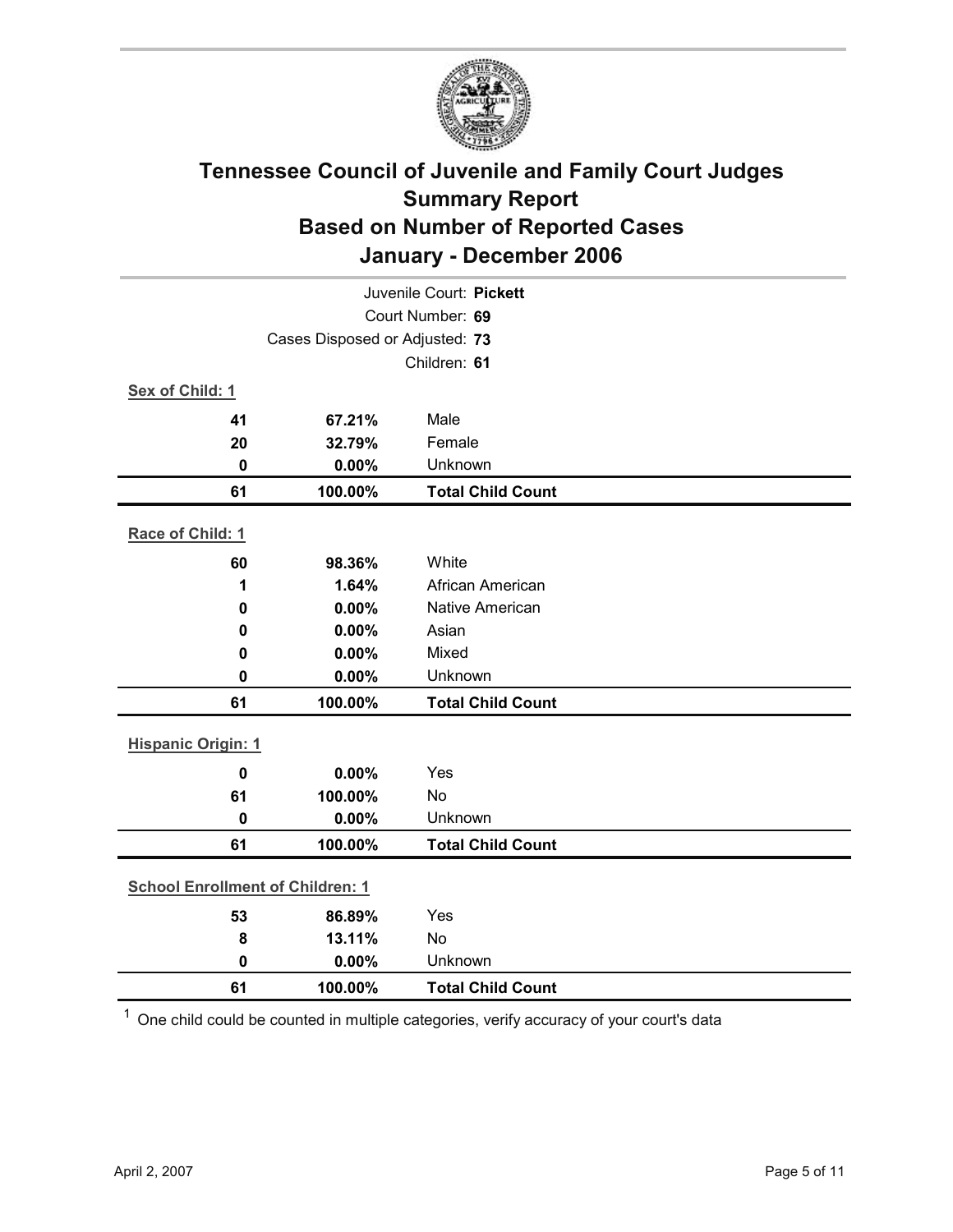

Court Number: **69** Juvenile Court: **Pickett** Cases Disposed or Adjusted: **73** Children: **61 Living Arrangement of Child at Time of Referral: 1 15 24.59%** With Both Biological Parents **0 0.00%** With Father and Stepmother **3 4.92%** With Mother and Stepfather **18 29.51%** With Mother **9 14.75%** With Father **2 3.28%** With Relatives **1 1.64%** With Adoptive Parents **13 21.31%** With Foster Family **0 0.00%** In a Group Home **0 0.00%** In a Residential Center **0 0.00%** In an Institution **0 0.00%** Independent

| 61 | 100.00%  | <b>Total Child Count</b> |
|----|----------|--------------------------|
| O  | $0.00\%$ | Other                    |
| 0  | $0.00\%$ | Unknown                  |

| ne of Detention: 2 |  |
|--------------------|--|
|                    |  |

| 73 | 100.00%               | <b>Total Detention Count</b> |
|----|-----------------------|------------------------------|
|    | $0.00\%$<br>0         | Other                        |
| 71 | 97.26%                | Does Not Apply               |
|    | $0.00\%$<br>0         | <b>Unknown</b>               |
|    | $0.00\%$<br>0         | <b>Psychiatric Hospital</b>  |
|    | $0.00\%$<br>0         | Jail - No Separation         |
|    | $0.00\%$<br>0         | Jail - Partial Separation    |
|    | $0.00\%$<br>0         | Jail - Complete Separation   |
|    | 2.74%<br>$\mathbf{2}$ | Juvenile Detention Facility  |
|    | $0.00\%$<br>0         | Non-Secure Placement         |
|    |                       |                              |

 $<sup>1</sup>$  One child could be counted in multiple categories, verify accuracy of your court's data</sup>

 $2$  If different than number of Cases (73) verify accuracy of your court's data.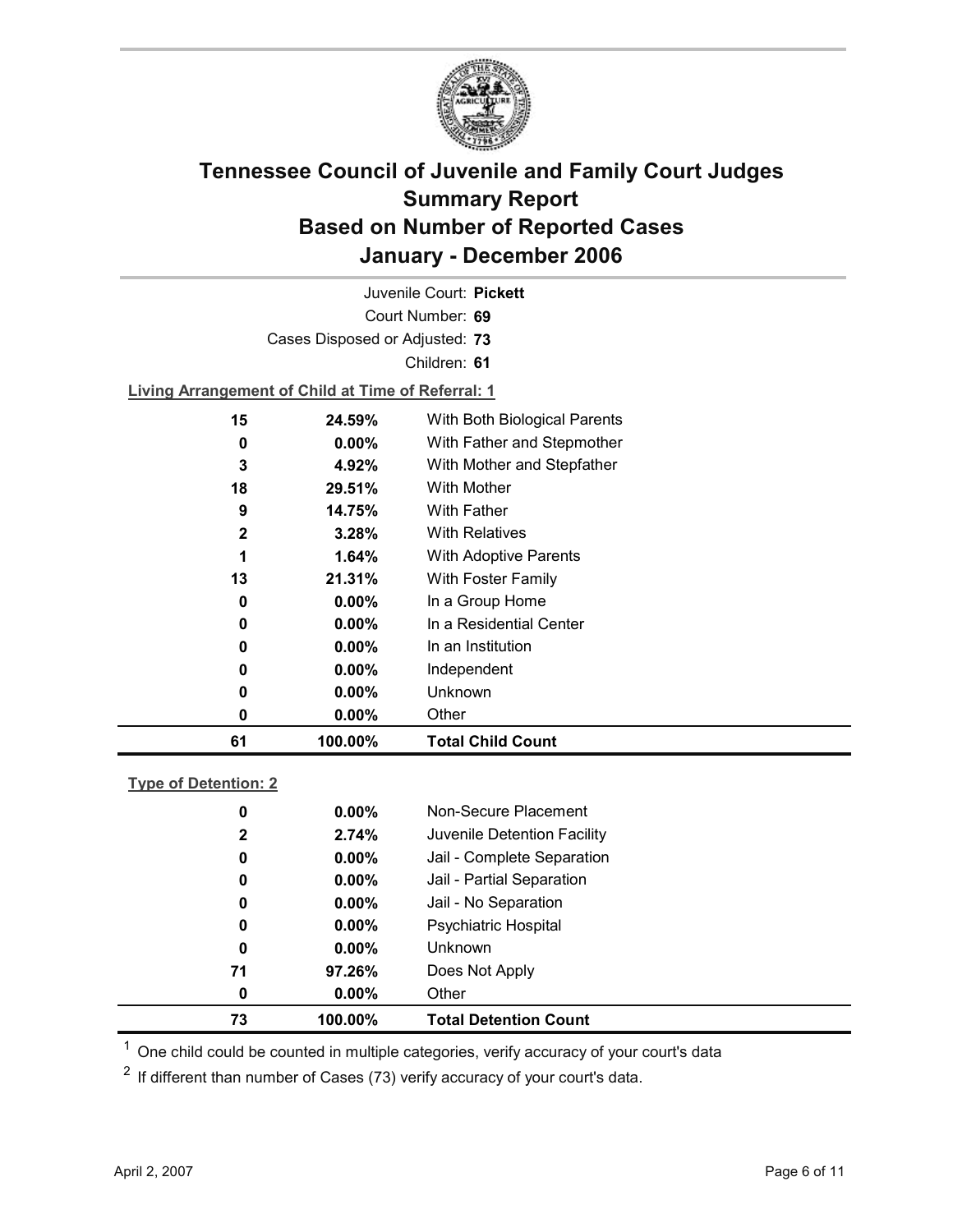

| Juvenile Court: Pickett                   |                                                    |                                     |  |  |
|-------------------------------------------|----------------------------------------------------|-------------------------------------|--|--|
| Court Number: 69                          |                                                    |                                     |  |  |
|                                           | Cases Disposed or Adjusted: 73                     |                                     |  |  |
|                                           |                                                    | Children: 61                        |  |  |
|                                           | <b>Placement After Secure Detention Hearing: 1</b> |                                     |  |  |
| 0                                         | 0.00%<br>Returned to Prior Living Arrangement      |                                     |  |  |
| 0.00%<br>Juvenile Detention Facility<br>0 |                                                    |                                     |  |  |
| 0                                         | $0.00\%$<br>Jail                                   |                                     |  |  |
| 1                                         | 1.37%                                              | Shelter / Group Home                |  |  |
| 0                                         | 0.00%                                              | Foster Family Home                  |  |  |
| 0                                         | 0.00%                                              | Psychiatric Hospital                |  |  |
| 0                                         | $0.00\%$                                           | Unknown / Not Reported              |  |  |
| 97.26%<br>71                              |                                                    | Does Not Apply                      |  |  |
| 1.37%<br>Other<br>1                       |                                                    |                                     |  |  |
|                                           |                                                    |                                     |  |  |
| 73                                        | 100.00%                                            | <b>Total Placement Count</b>        |  |  |
|                                           |                                                    |                                     |  |  |
| <b>Intake Actions: 2</b>                  |                                                    |                                     |  |  |
| 43                                        | 56.58%                                             | <b>Petition Filed</b>               |  |  |
| 27                                        | 35.53%                                             | <b>Motion Filed</b>                 |  |  |
| 6                                         | 7.89%                                              | <b>Citation Processed</b>           |  |  |
| 0                                         | $0.00\%$                                           | Notification of Paternity Processed |  |  |
| 0                                         | 0.00%                                              | Scheduling of Judicial Review       |  |  |
| 0                                         | 0.00%                                              | Scheduling of Administrative Review |  |  |
| 0                                         | $0.00\%$                                           | Scheduling of Foster Care Review    |  |  |
| 0                                         | 0.00%                                              | Unknown                             |  |  |
| 0                                         | $0.00\%$                                           | Does Not Apply                      |  |  |
| 0<br>76                                   | 0.00%<br>100.00%                                   | Other<br><b>Total Intake Count</b>  |  |  |

 $1$  If different than number of Cases (73) verify accuracy of your court's data.

 $2$  If different than number of Referral Reasons (76), verify accuracy of your court's data.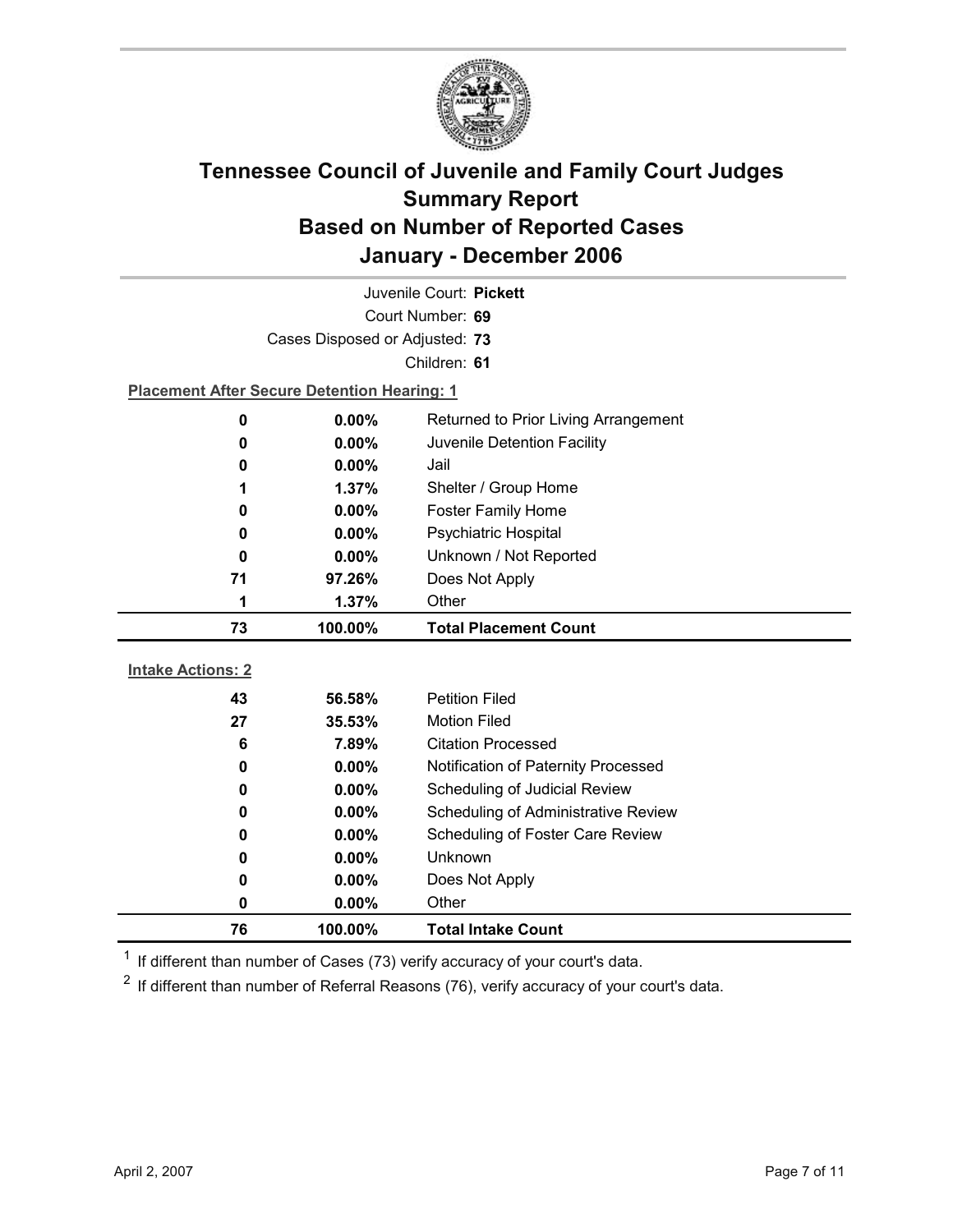

Court Number: **69** Juvenile Court: **Pickett** Cases Disposed or Adjusted: **73** Children: **61**

#### **Last Grade Completed by Child: 1**

| <b>Enrolled in Special Education: 1</b> |         |                          |
|-----------------------------------------|---------|--------------------------|
| 61                                      | 100.00% | <b>Total Child Count</b> |
| 0                                       | 0.00%   | Other                    |
| 0                                       | 0.00%   | Unknown                  |
| 0                                       | 0.00%   | Never Attended School    |
| 0                                       | 0.00%   | Graduated                |
| 0                                       | 0.00%   | <b>GED</b>               |
| 0                                       | 0.00%   | Non-Graded Special Ed    |
| 0                                       | 0.00%   | 12th Grade               |
| 10                                      | 16.39%  | 11th Grade               |
| 12                                      | 19.67%  | 10th Grade               |
| 6                                       | 9.84%   | 9th Grade                |
| 8                                       | 13.11%  | 8th Grade                |
| 6                                       | 9.84%   | 7th Grade                |
| $\mathbf{2}$                            | 3.28%   | 6th Grade                |
| 1                                       | 1.64%   | 5th Grade                |
| 1                                       | 1.64%   | 4th Grade                |
| 3                                       | 4.92%   | 3rd Grade                |
| 3                                       | 4.92%   | 2nd Grade                |
| 1                                       | 1.64%   | 1st Grade                |
| 3                                       | 4.92%   | Kindergarten             |
| $\mathbf 2$                             | 3.28%   | Preschool                |
| 3                                       | 4.92%   | Too Young for School     |

| 100.00%      | <b>Total Child Count</b> |
|--------------|--------------------------|
| $0.00\%$     |                          |
| No<br>93.44% |                          |
| Yes<br>6.56% |                          |
|              | Unknown                  |

 $1$  One child could be counted in multiple categories, verify accuracy of your court's data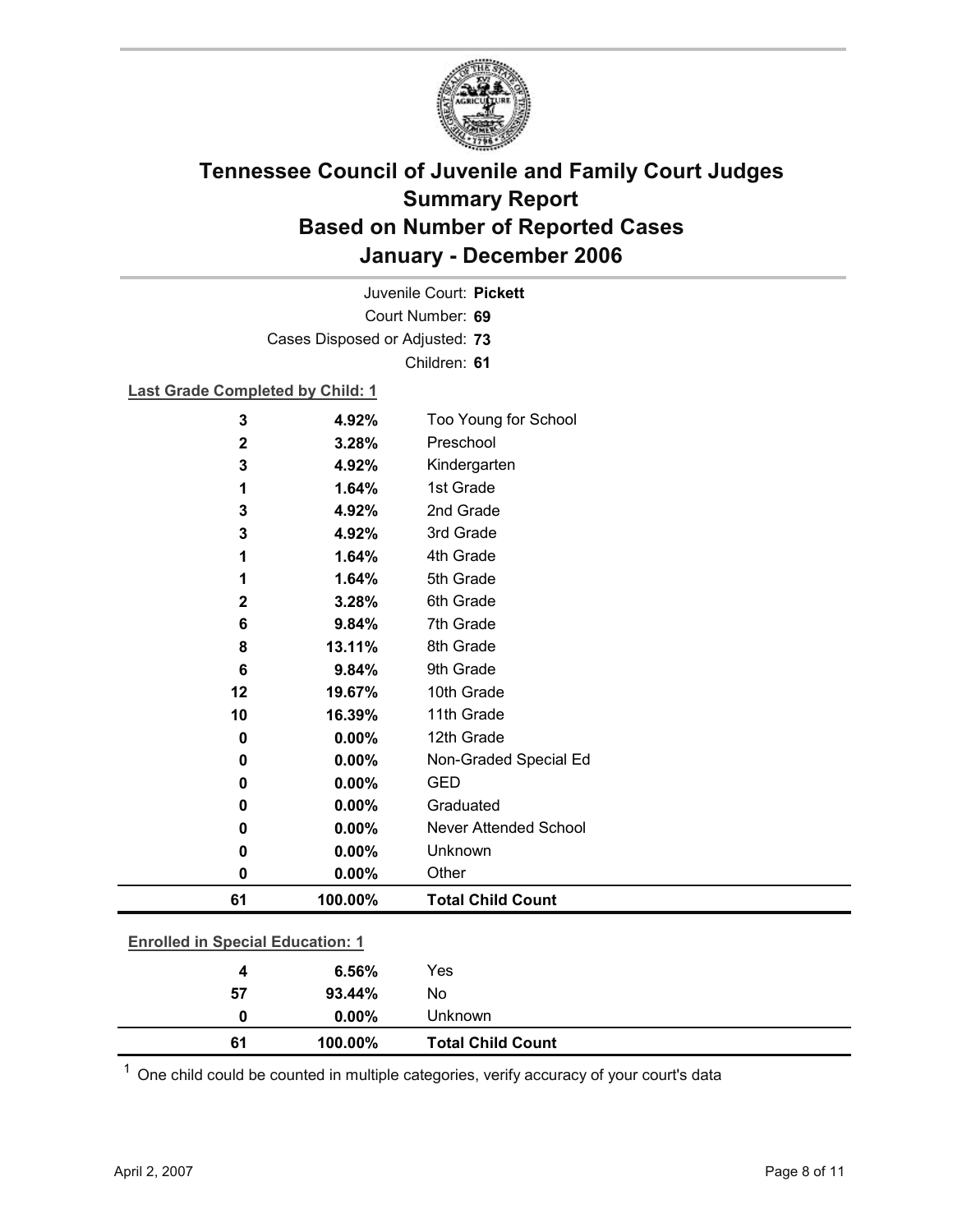

| Juvenile Court: Pickett      |                                |                           |  |  |  |
|------------------------------|--------------------------------|---------------------------|--|--|--|
|                              | Court Number: 69               |                           |  |  |  |
|                              | Cases Disposed or Adjusted: 73 |                           |  |  |  |
|                              |                                | Children: 61              |  |  |  |
| <b>Action Executed By: 1</b> |                                |                           |  |  |  |
| 74                           | 97.37%                         | Judge                     |  |  |  |
| $\mathbf{2}$                 | 2.63%                          | Referee                   |  |  |  |
| 0                            | $0.00\%$                       | <b>YSO</b>                |  |  |  |
| $\boldsymbol{0}$             | $0.00\%$                       | Other                     |  |  |  |
| 0                            | $0.00\%$                       | Unknown / Not Reported    |  |  |  |
| 76                           | 100.00%                        | <b>Total Action Count</b> |  |  |  |

#### **Formal / Informal Actions: 1**

| 8            | $10.53\%$ | Dismissed                                      |
|--------------|-----------|------------------------------------------------|
| 0            | $0.00\%$  | Retired / Nolle Prosequi                       |
| 7            | 9.21%     | <b>Complaint Substantiated Delinquent</b>      |
| 23           | 30.26%    | <b>Complaint Substantiated Status Offender</b> |
| 7            | 9.21%     | Complaint Substantiated Dependent / Neglected  |
| 0            | $0.00\%$  | <b>Complaint Substantiated Abused</b>          |
| 0            | $0.00\%$  | <b>Complaint Substantiated Mentally III</b>    |
| $\mathbf{2}$ | 2.63%     | Informal Adjustment                            |
| 9            | 11.84%    | <b>Pretrial Diversion</b>                      |
| 0            | $0.00\%$  | <b>Transfer to Adult Court Hearing</b>         |
| 0            | $0.00\%$  | Charges Cleared by Transfer to Adult Court     |
| 19           | 25.00%    | <b>Special Proceeding</b>                      |
| 1            | $1.32\%$  | Review Concluded                               |
| 0            | $0.00\%$  | Case Held Open                                 |
| 0            | $0.00\%$  | Other                                          |
| 0            | $0.00\%$  | Unknown / Not Reported                         |
| 76           | 100.00%   | <b>Total Action Count</b>                      |

 $1$  If different than number of Referral Reasons (76), verify accuracy of your court's data.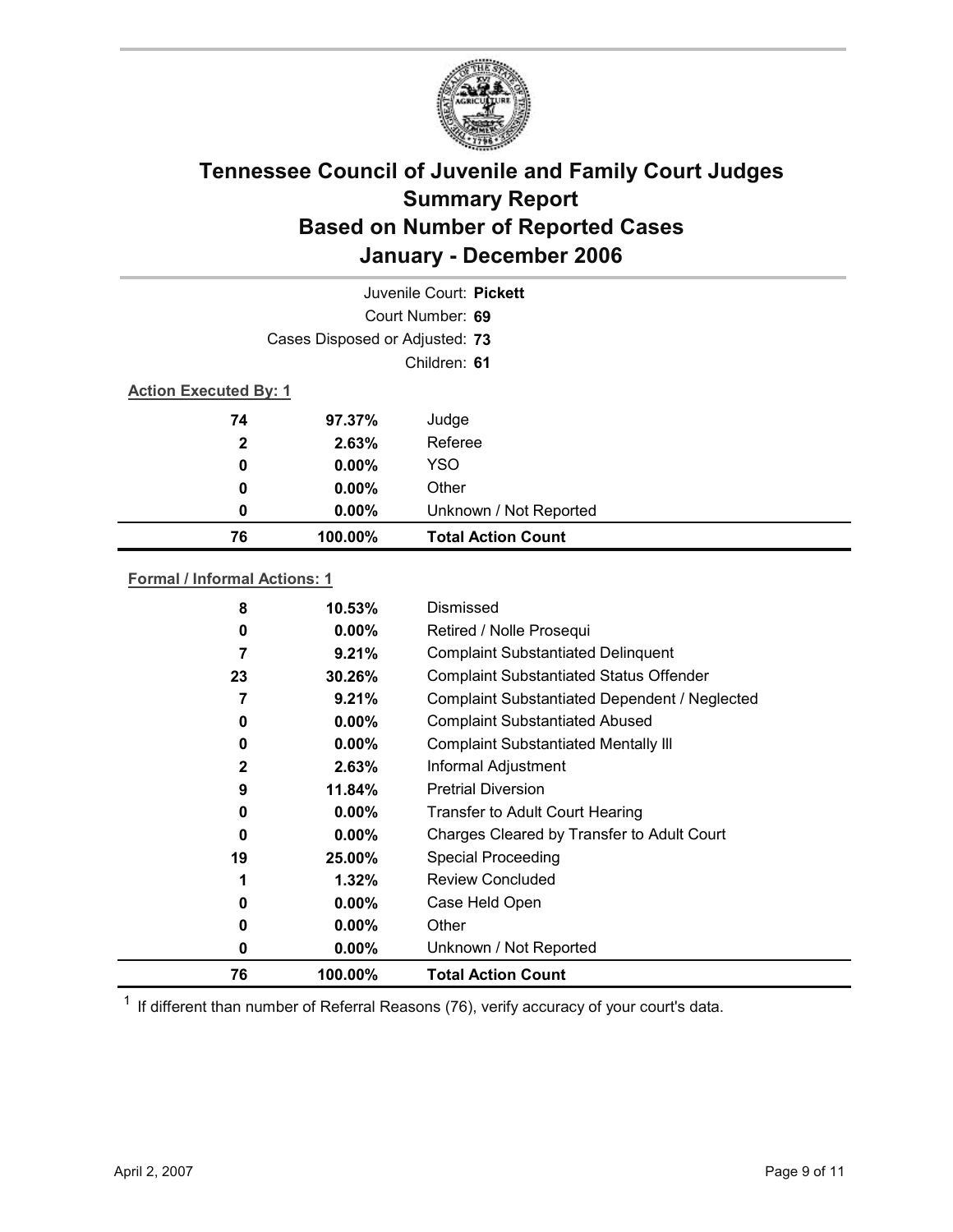

|                                |          | Juvenile Court: Pickett                               |  |  |  |
|--------------------------------|----------|-------------------------------------------------------|--|--|--|
|                                |          | Court Number: 69                                      |  |  |  |
| Cases Disposed or Adjusted: 73 |          |                                                       |  |  |  |
|                                |          | Children: 61                                          |  |  |  |
| <b>Case Outcomes:</b>          |          | There can be multiple outcomes for one child or case. |  |  |  |
| 8                              | 8.16%    | Case Dismissed                                        |  |  |  |
| 0                              | $0.00\%$ | Case Retired or Nolle Prosequi                        |  |  |  |
| 4                              | 4.08%    | Warned / Counseled                                    |  |  |  |
| 1                              | 1.02%    | Held Open For Review                                  |  |  |  |
| 0                              | $0.00\%$ | Supervision / Probation to Juvenile Court             |  |  |  |
| 1                              | 1.02%    | <b>Probation to Parents</b>                           |  |  |  |
| 0                              | $0.00\%$ | Referral to Another Entity for Supervision / Service  |  |  |  |
| 1                              | 1.02%    | Referred for Mental Health Counseling                 |  |  |  |
| 1                              | 1.02%    | Referred for Alcohol and Drug Counseling              |  |  |  |
| 0                              | 0.00%    | Referred to Alternative School                        |  |  |  |
| 0                              | $0.00\%$ | Referred to Private Child Agency                      |  |  |  |
| 0                              | $0.00\%$ | Referred to Defensive Driving School                  |  |  |  |
| 0                              | 0.00%    | Referred to Alcohol Safety School                     |  |  |  |
| 0                              | 0.00%    | Referred to Juvenile Court Education-Based Program    |  |  |  |
| 0                              | $0.00\%$ | Driver's License Held Informally                      |  |  |  |
| 0                              | $0.00\%$ | <b>Voluntary Placement with DMHMR</b>                 |  |  |  |
| 0                              | $0.00\%$ | <b>Private Mental Health Placement</b>                |  |  |  |
| 0                              | $0.00\%$ | <b>Private MR Placement</b>                           |  |  |  |
| 0                              | $0.00\%$ | Placement with City/County Agency/Facility            |  |  |  |
| 4                              | 4.08%    | Placement with Relative / Other Individual            |  |  |  |
| 0                              | $0.00\%$ | Fine                                                  |  |  |  |
| 22                             | 22.45%   | <b>Public Service</b>                                 |  |  |  |
| $\mathbf{2}$                   | 2.04%    | Restitution                                           |  |  |  |
| 0                              | $0.00\%$ | <b>Runaway Returned</b>                               |  |  |  |
| 0                              | $0.00\%$ | No Contact Order                                      |  |  |  |
| 0                              | $0.00\%$ | Injunction Other than No Contact Order                |  |  |  |
| 1                              | 1.02%    | <b>House Arrest</b>                                   |  |  |  |
| 0                              | 0.00%    | <b>Court Defined Curfew</b>                           |  |  |  |
| 0                              | 0.00%    | Dismissed from Informal Adjustment                    |  |  |  |
| 0                              | 0.00%    | <b>Dismissed from Pretrial Diversion</b>              |  |  |  |
| 1                              | 1.02%    | Released from Probation                               |  |  |  |
| 0                              | 0.00%    | <b>Transferred to Adult Court</b>                     |  |  |  |
| 0                              | 0.00%    | <b>DMHMR Involuntary Commitment</b>                   |  |  |  |